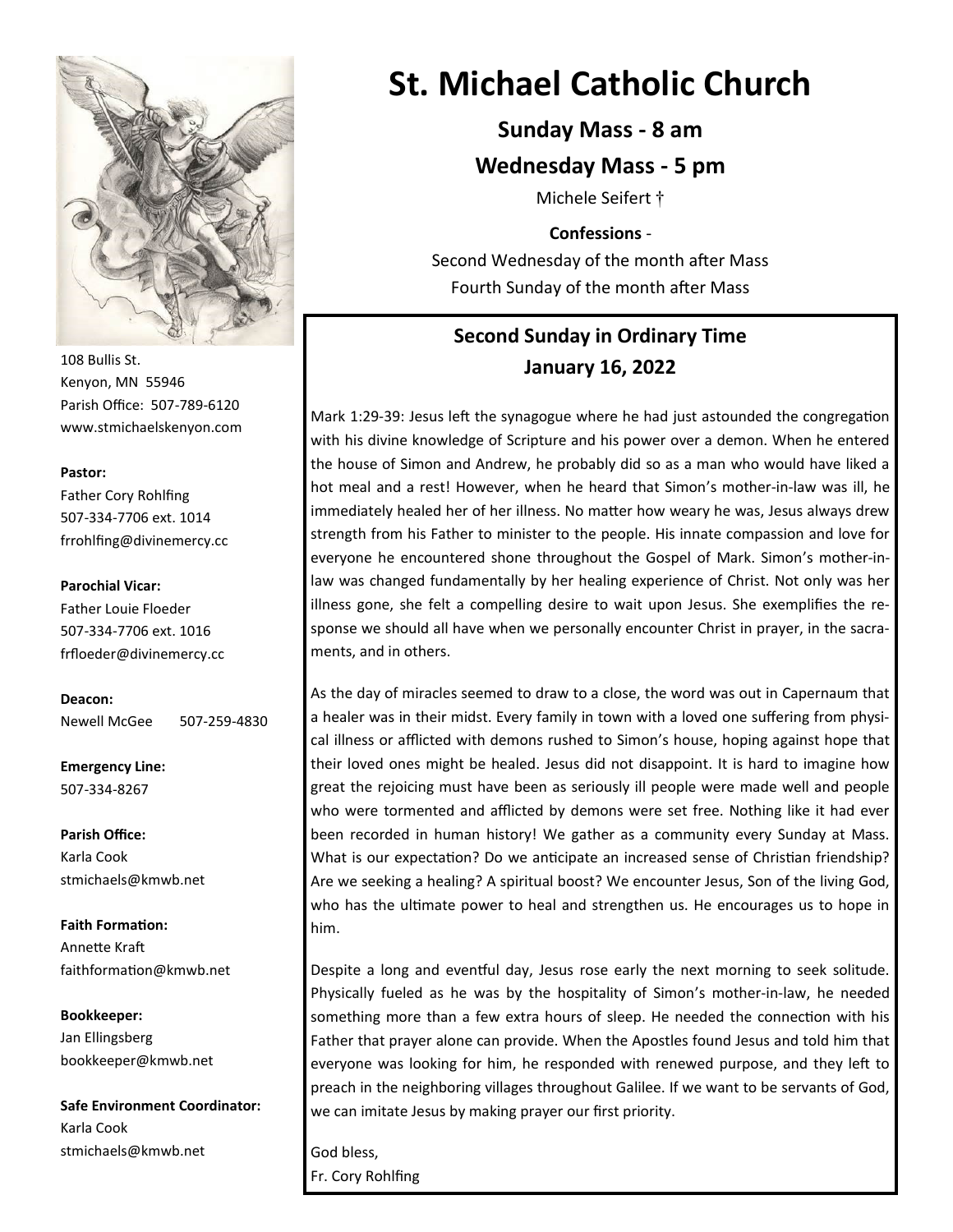Welcome to all those visiting us today. We invite everyone to continue to celebrate Mass with us at St. Michael's. Please let the parish office know if we can be of assistance to you.

### **CONTRIBUTIONS January 9, 2022**

Adult Envelopes:  $\frac{1}{2}$  727.00 Loose Plate:  $\angle$  \$ 71.00

**Saints of the week** January 17 - St. Anthony January 20 - St. Sebastian and St. Fabian January 21 - St. Agnes January 22 - St. Vincent

#### **Divine Mercy Mass schedule:**

Sunday - 8 am, 10 am, 12 pm (Spanish), 5 PM Monday - 5:30 pm Tuesday - 8:30 am Wednesday - 8:30 am IC 10:30 am IC Thursday - 8:30 am Friday - 8:30 am Saturday - 8:30 am, 4 pm

| <b>LITURGICAL SCHEDULE</b> |                              | <b>IMPORTANT UPCOMING DATES</b>         |
|----------------------------|------------------------------|-----------------------------------------|
| January 23                 |                              | January 17 - Parish Council 7:00 pm     |
| Reader:                    | Lou Breimhurst               |                                         |
| Ushers:                    | Mary Donkers & Tim Donkers   | January 23 - Confessions 9:00 am        |
| Servers:                   | Mark Mund & Greyson Overholt |                                         |
|                            |                              | February 9 - Confessions 5:30 pm        |
| January 30                 |                              |                                         |
| Reader:                    | Georgia Quamme               | February 27 - Confessions 9:00 am       |
| Ushers:                    | Bruce & Laurie Chmelik       | Mardi Gras Bingo 2:00 pm                |
| Servers:                   | Jett Smith & Izzy Chmelik    |                                         |
|                            |                              | March 2 - Ash Wednesday Mass 7:00 pm    |
| January money counters:    |                              |                                         |
|                            | Lisa Karl & David Mund       | March 9 - Stations of the Cross 5:30 pm |

We pray for all our parishioners, families and friends who are in need of physical or spiritual healing, especially, Anne Haynes, Bryce Young, Don Graunke, Marian Spindler, Donna Hollund, Mike "Mac" McDonald, and Dorothy Pohlman.

We pray for those in the Armed forces, especially Sergio Jr & Angela Rodriguez, Zury Hoaglund, and Zane Hoaglund.



# *Mardi Gras Bingo February 27th - 2 pm*



Please join us for our annual Mardi Gras Bingo party!

Sign-up sheets are available on the bulletin board in the atrium for volunteers to help the day of the bingo party and for donations. Your support is greatly appreciated.

Please remember to make a basket for the silent auction. The baskets are an important part of the bingo party and help to make it more successful. Baskets can be brought to the office at any time. Thank you!